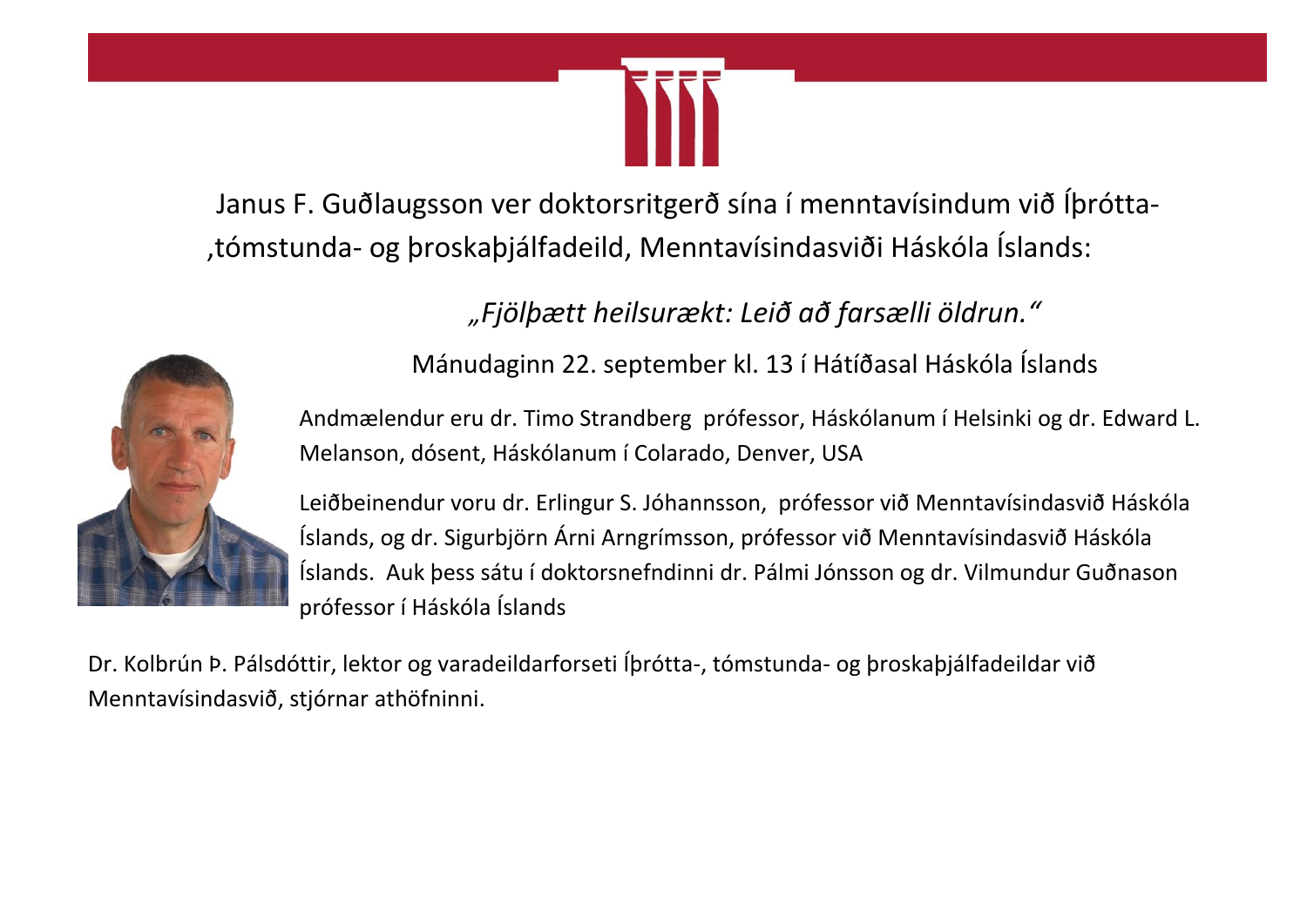Mánudaginn 22. September nk. kl. 13:00 fer fram doktorsvörn frá Íþrótta-, tómstunda- og þroskaþjálfadeild við Menntavísindasvið, Háskóla Íslands. Þá ver Janus F. Guðlaugsson, doktorsritgerð sína *Multimodal Training Intervention: An Approach to Successful Aging / Fjölþætt heilsurækt: Leið að farsælli öldrun.* 

# Um verkefnið

#### Fjölþætt þjálfun – Leið að farsælli öldrun

Rannsóknir á eldri aldurshópum benda til þess að virkur lífsstíll sem felur meðal annars í sér fjölbreytta þjálfun hafi margvíslegan heilsutengdan ávinning. Markmið þessarar doktorsritgerðar var að athuga hvaða áhrif sex mánaða íhlutun á eldri aldurshópa, 71–90, sem byggð var á fjölþættri hreyfingu og ráðleggingum um næringu og heilsu hefði á útkomubreytur eins og daglega hreyfingu, hreyfigetu, styrk, þol, líkamssamsetningu og þætti tengda hjarta og æðasjúkdómum. Markmiðið var jafnframt að skoða áhrif íhlutunar til lengri tíma. Þátttakendur í þessari rannsókn voru einstaklingar á aldrinum 71–90 ára.

Helstu niðurstöður voru þær að mælingar í upphafi rannsóknar sýndu að dagleg hreyfing meirihluta þátttakenda var lítið brot af ráðleggingum alþjóðlegra heilbrigðisstofnana þar sem um 60% þátttakenda hreyfðu sig að jafnaði í 15 mínútur eða minna í hvert skipti sem þeir hreyfðu sig, sem er nokkuð undir alþjóðlegum ráðleggingum. Niðurstöður mælinga á hreyfigetu þátttakenda að lokinni þjálfun sýndu verulega bætingu. Þessar breytingar héldust þegar mælingar voru endurteknar sex og tólf mánuðum eftir að þjálfun lauk.

Líkamssamsetning eins og líkamsþyngdarstuðull og fitumassi batnaði að lokinni þjálfun. Jákvæðar breytingar á vöðvamassa áttu sér einnig stað að lokinni þjálfun. Við eftirfylgnimælingar voru jákvæðu áhrifin horfin. Jákvæðar breytingar komu einnig fram á áhættuþáttum hjarta- og æðasjúkdóma eins og ummáli á kvið, blóðþrýstingi, góðu kólesteróli (HDL), glúkósa og þríglýseríðum.

Rannsóknin sýnir mikilvægi þess að fylgjast með stöðu eldri aldurshópa. Hún sýnir einnig fram á ávinning af fjölþættri heilsurækt í formi daglegrar þolþjálfunar og styrktarþjálfun tvisvar í viku. Niðurstöður sýna greinilega að eldri aldurshópar geta haft margvíslegan ávinning af markvissri heilsurækt ef tíðni æfinga, tímalengd þeirra og ákefð er vel skipulögð. Álykta má að þjálfun af þessum toga geti komið í veg fyrir ótímabæra skerðingu á hreyfigetu, unnið gegn áhættuþáttum hjartaog æðasjúkdóma og viðhaldið heilsutengdum lífsgæðum eldra fólks.

# About the project

#### Multimodal Training Intervention – An Approach to Successful Aging

Research has confirmed that physical activity can play a meaningful role in decreasing impairment characteristics of old age. The aim of this dissertation was to examine effects of a 6 month multimodal training intervention and nutrition and health counseling on elderly people, 71–90 years of age, on different variables, such as functional performance, strength, endurance, body composition and metabolic factors. The aim was also to evaluate at 6 and 12 months follow-up the effects and sustainability of the intervention.